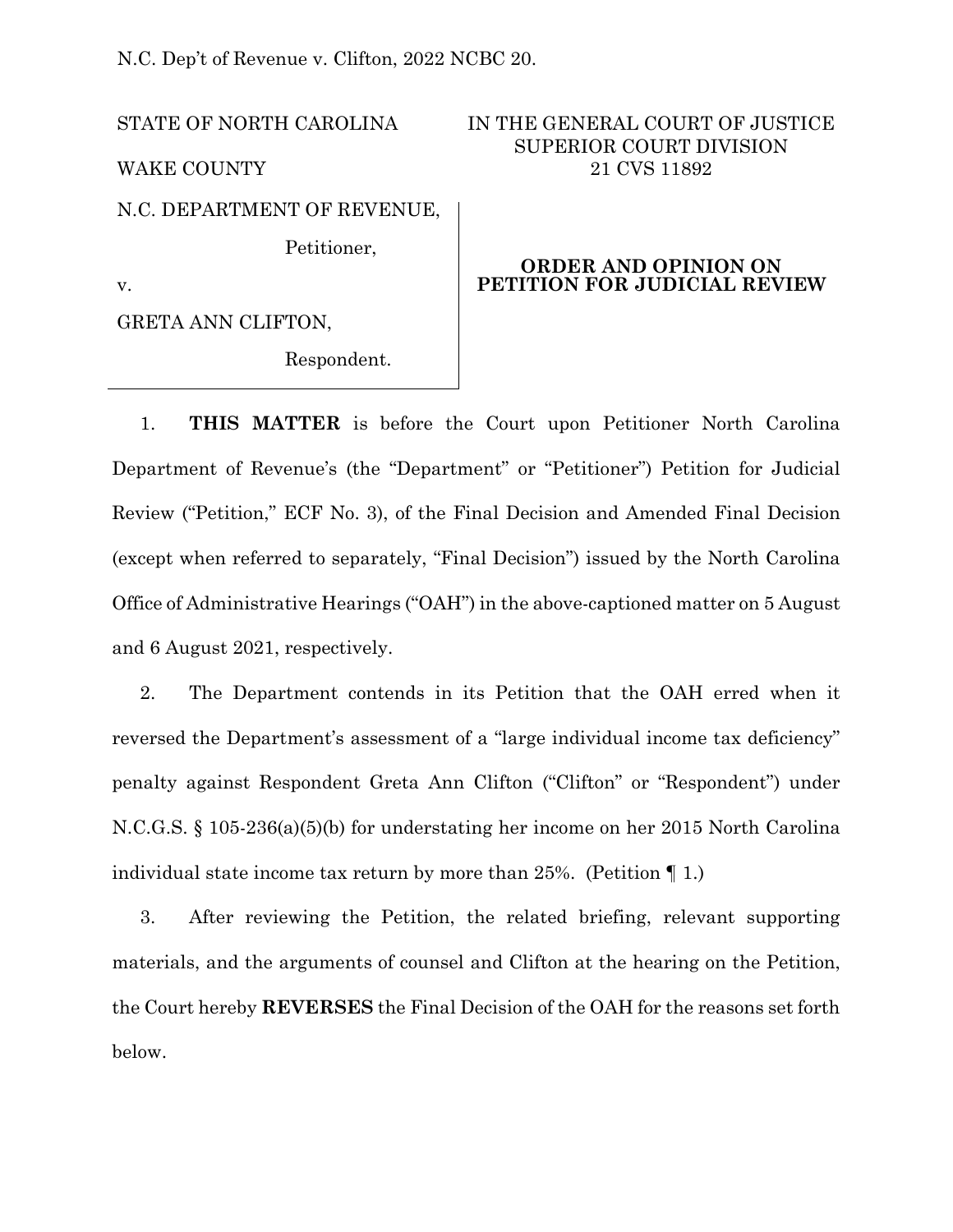*North Carolina Department of Justice, by Special Deputy Attorney General Ashley Hodges Morgan, for Petitioner North Carolina Department of Revenue.*

*Greta Ann Clifton, Pro se.*

Bledsoe, Chief Judge.

I.

#### FACTUAL AND PROCEDURAL BACKGROUND

#### A. Factual Background

4. The Department is an agency of the State of North Carolina responsible for collecting the State's tax funds and administering the tax laws set forth in Subchapter I of Chapter 105 of the North Carolina General Statutes. N.C.G.S. § 143B-218.

5. Respondent was a citizen and resident of North Carolina at all relevant times in 2015. She was also one of three members of a limited liability company called GD&T Enterprises, LLC ("GD&T") and an employee of Acme Plumbing. (Record on Appeal 879 [hereinafter "R."], ECF Nos. 19–26, 28.)

6. Respondent timely filed her 2015 North Carolina individual income tax return ("Tax Return") along with a federal Schedule C, "Profit or Loss from Business"—a form allowing individuals to claim deductions from proprietorships. (R. 879.) On her Schedule C, Respondent claimed business income and deductions for GD&T. (R. 879.)

7. On 21 December 2018, the Department's Examinations Division, which conducts initial tax audits, informed Respondent that her Tax Return was being audited. (R. 201.) The Department submitted an information document request to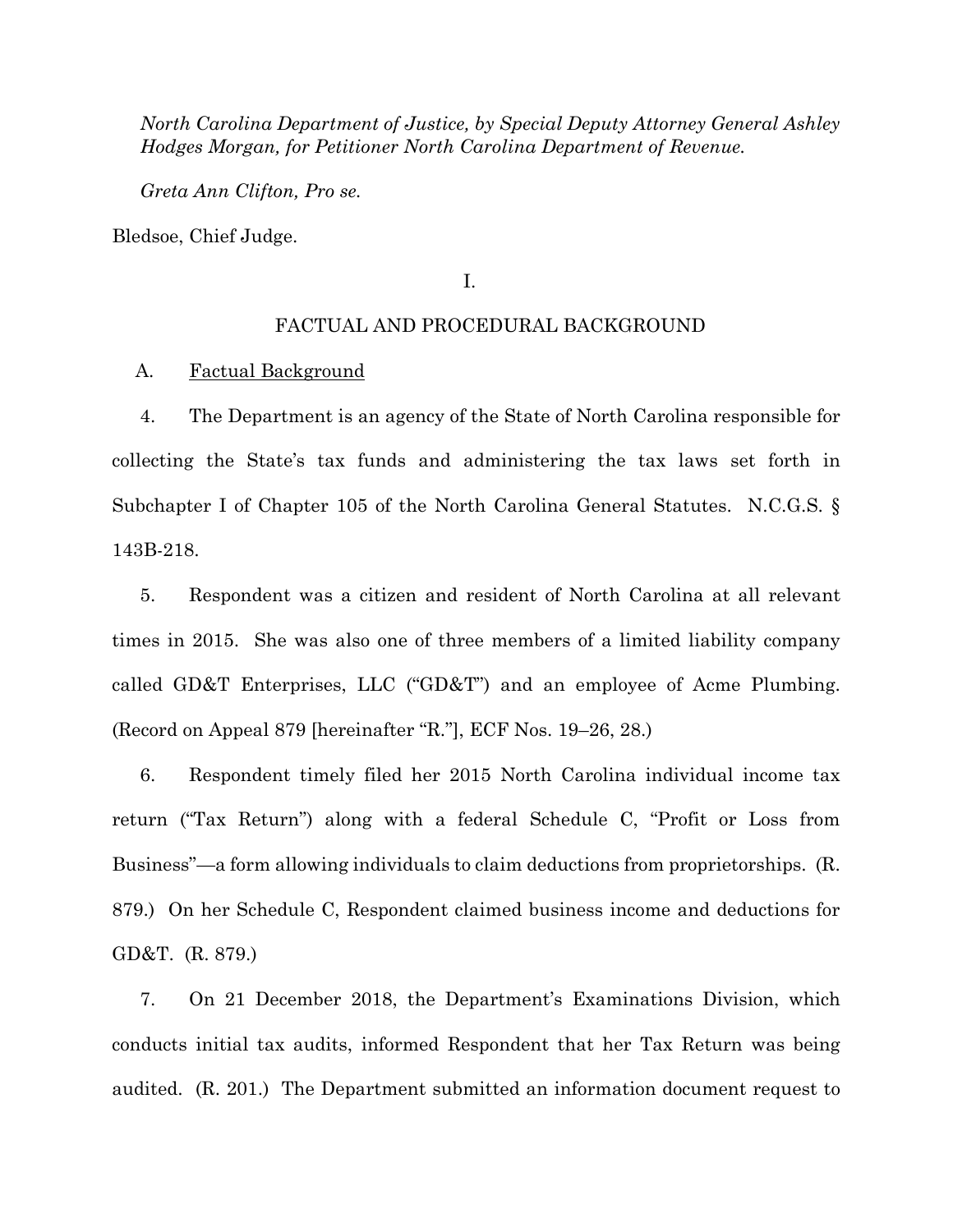Clifton requesting that she provide documentation to support her claimed business expense deductions. (R. 203–04.) As a result of the audit, the Department disallowed the entire amount of business loss and business expenses that Respondent claimed on Schedule C of her 2015 federal income tax return and adjusted Respondent's federal adjusted gross income from \$14,426 to \$40,232, an increase of \$25,806, or roughly 64%. (R. 51, 210.) On 25 March 2019, the Department proposed a tax assessment against Respondent consisting of \$1,484 in additional North Carolina individual income tax, a \$371 large individual income tax deficiency penalty under section 105-236(a)(5)(b) for understating her income by 25% or more, and \$230.74 in interest (collectively, the "Proposed Assessment"). (R. 881.)

8. Respondent timely requested that the Department review the Proposed Assessment. (R. 881.) During the Department's review, the Personal Taxes Division sent Respondent's case back to the Examination Division to request documentation so the Department could substantiate Respondent's claimed deductions. (R. 882.) Respondent refused the Division's subsequent request, "writing that she was not providing any more documentation[.]" (R. 882.) Following its review, the Department issued a Notice of Final Determination ("Final Determination") on 30 March 2020 that affirmed the Proposed Assessment and increased the interest owed to account for the passage of time since the Proposed Assessment was issued. (R. 884, 49.)

B. Procedural Background

9. On 4 May 2020, Respondent timely filed a Petition for a Contested Case Hearing with the OAH, Case No. 20 Rev 01932, requesting that the OAH review the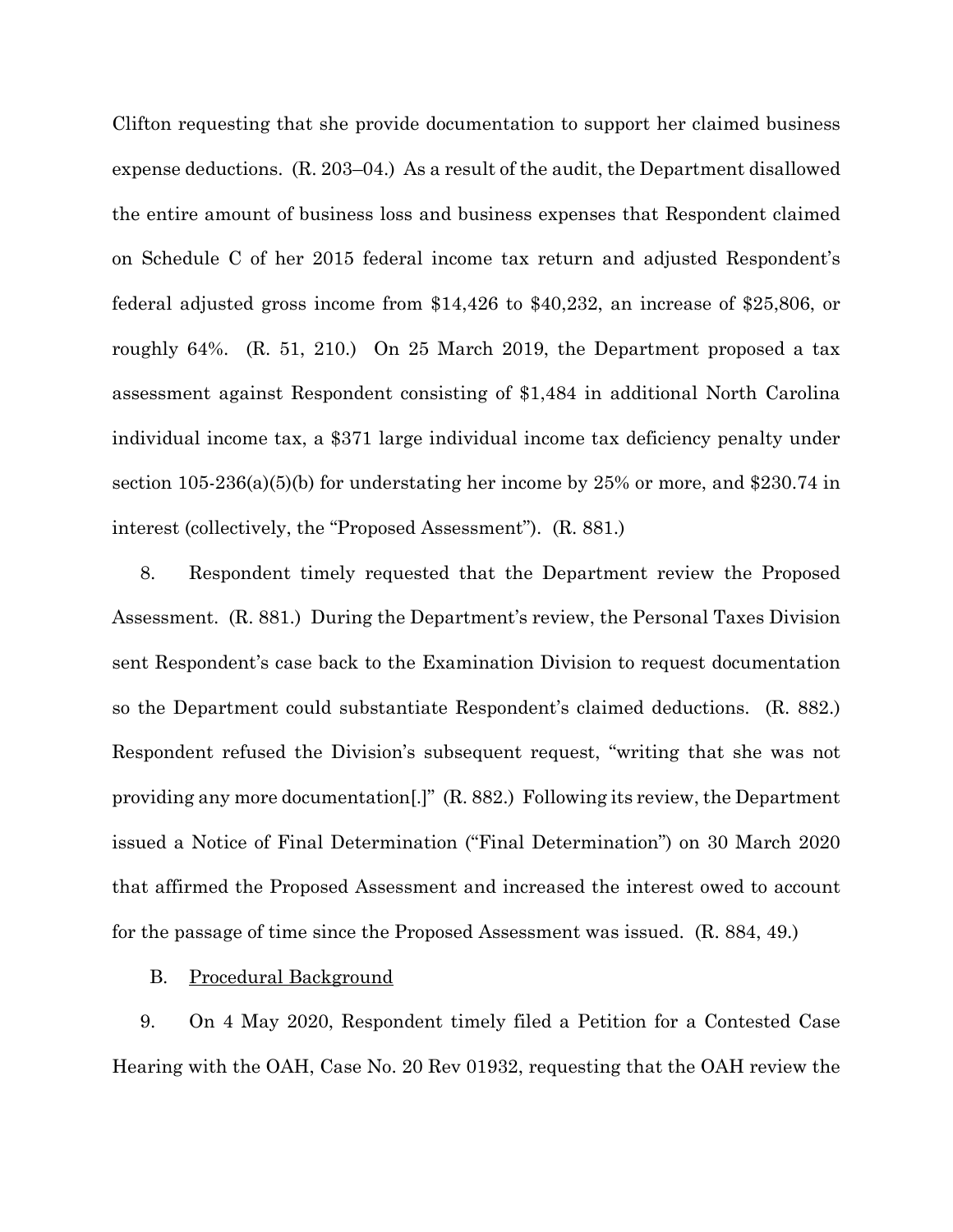Department's Final Determination. (R. 7–18.) OAH Administrative Law Judge Michael C. Byrne heard Respondent's petition on 11 May 2021. (R. 878.)

10. Following the hearing, the OAH issued a Final Decision on 5 August 2021 upholding the Department's denial of Respondent's claimed business expense deductions but reversing the Department's assessment of a large individual income tax deficiency penalty against Respondent. (R. 887–891.) On 6 August 2021, the OAH issued an Amended Final Decision, revising two Conclusions of Law regarding the penalty. (R. 894.)

11. Primarily at issue here is the OAH's amended conclusion stating:

[A]n *improper deduction and an insufficiently documented deduction*, otherwise proper under the evidence submitted, *are two different things*. At no time did [the Department], by clear and convincing evidence or otherwise, prove that the deductions themselves were improper. The purpose of the statute appears to be penalizing improper deductions, not otherwise proper deductions that fail to meet [the Department's] somewhat subjective standards of being "sufficiently" documented. **Given the subjectivity of [the Department's] "insufficient documentation" findings under the evidence presented, the Tribunal cannot conclude that [the Department] met its "clear and convincing" burden to demonstrate that [Respondent] "understated" her taxable income as opposed to merely failing to support, again under a subjective standard of determination, an otherwise lawful deduction.**

(R. 894 ¶ 21 (emphasis added, bold in original).)

12. Relying on this conclusion, the OAH further concluded:

Thus, while [Respondent]'s negligence is not a factor in determining whether this penalty should be applied, [the Department] did not meet its burden to show by clear and convincing evidence that [Respondent]'s attempted deductions were *improper as opposed to merely insufficiently documented*. At no time did Respondent demonstrate that Petitioner did anything other than claim deductions and then, when audited, failed (and refused) to present sufficient documentation to support them.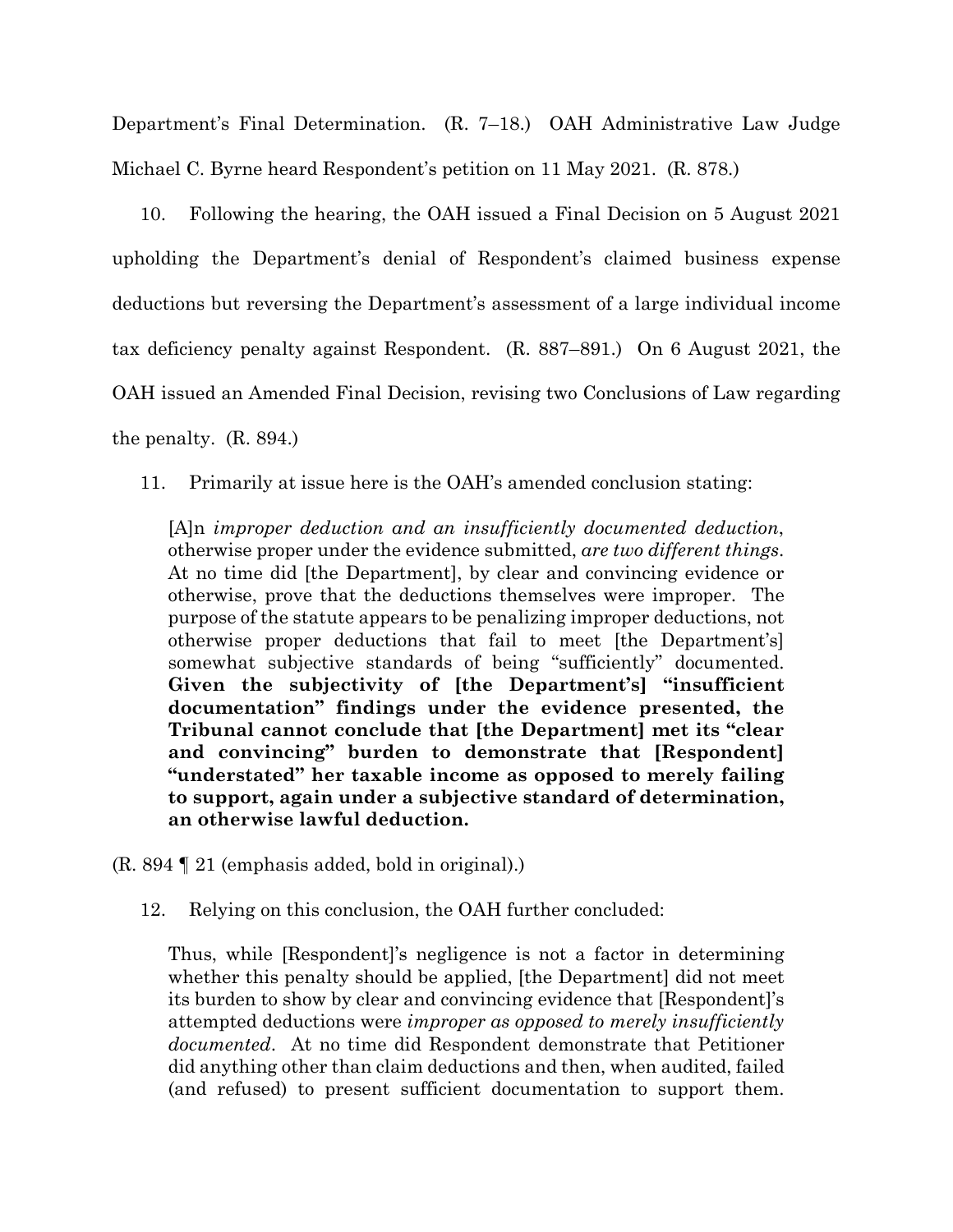Accordingly, the large tax deficiency or "negligence" penalty against Petitioner must be reversed.

 $(R. 889-90 \text{ T} 22 \text{ (emphasis added)}.)$ <sup>[1](#page-4-0)</sup>

13. On 7 September 2021, the Department timely filed its Petition pursuant to N.C.G.S. §§ 150B-43, -45, and -46 in Wake County Superior Court seeking judicial review of the OAH's Final Decision.[2](#page-4-1) (R. 898.)

14. This action was designated as a mandatory complex business case by order of the Chief Justice of the Supreme Court of North Carolina dated 16 September 2021, and the case was assigned to the undersigned the following day. (Designation Order,

ECF No. 1.)

<span id="page-4-0"></span><sup>&</sup>lt;sup>1</sup> Most of Petitioner's challenges to the OAH's Final Decision are embraced within Petitioner's challenges to the OAH's amended conclusion of law no. 21 and conclusion of law no. 22. Those challenges include Petitioner's exceptions to finding of fact no. 39 (concluding that although Petitioner showed Respondent's deductions were "insufficiently supported by documentation," Petitioner failed to "prove that the deductions themselves were improper") and conclusions of law nos. 17 (burden of proof), 18 (amended) (section 105-236(a)(5)(c)'s title and application of *Wal-Mart Stores E., Inc. v. Hinton*, 197 N.C. App. 30, 58 (2009)), 19 (application of *Delhaize Am., Inc. v. Lay*, 222 N.C. App. 336, 356 (2012)), and 20 (distinguishing between insufficient documentation and improper deductions). Petitioner's only challenge not embraced by amended conclusion no. 21 and conclusion of law no. 22 is to the OAH's finding of fact no. 14 concerning Clifton's choice of tax form. (Petition ¶¶ 16–25.)

<span id="page-4-1"></span><sup>2</sup> The OAH concluded that Respondent failed to meet her burden to rebut the presumption afforded under N.C.G.S. § 105-241.9(a) in favor of the Department's tax assessment, (*see* R. 210), and Respondent did not appeal the OAH's conclusion that Respondent's deductions were insufficiently documented. (R. 888  $\P$  $\P$  14–16.) Accordingly, the Court concludes that the Department's determination that Respondent understated her income by 25% or greater is conclusively established for purposes of judicial review of the Final Decision.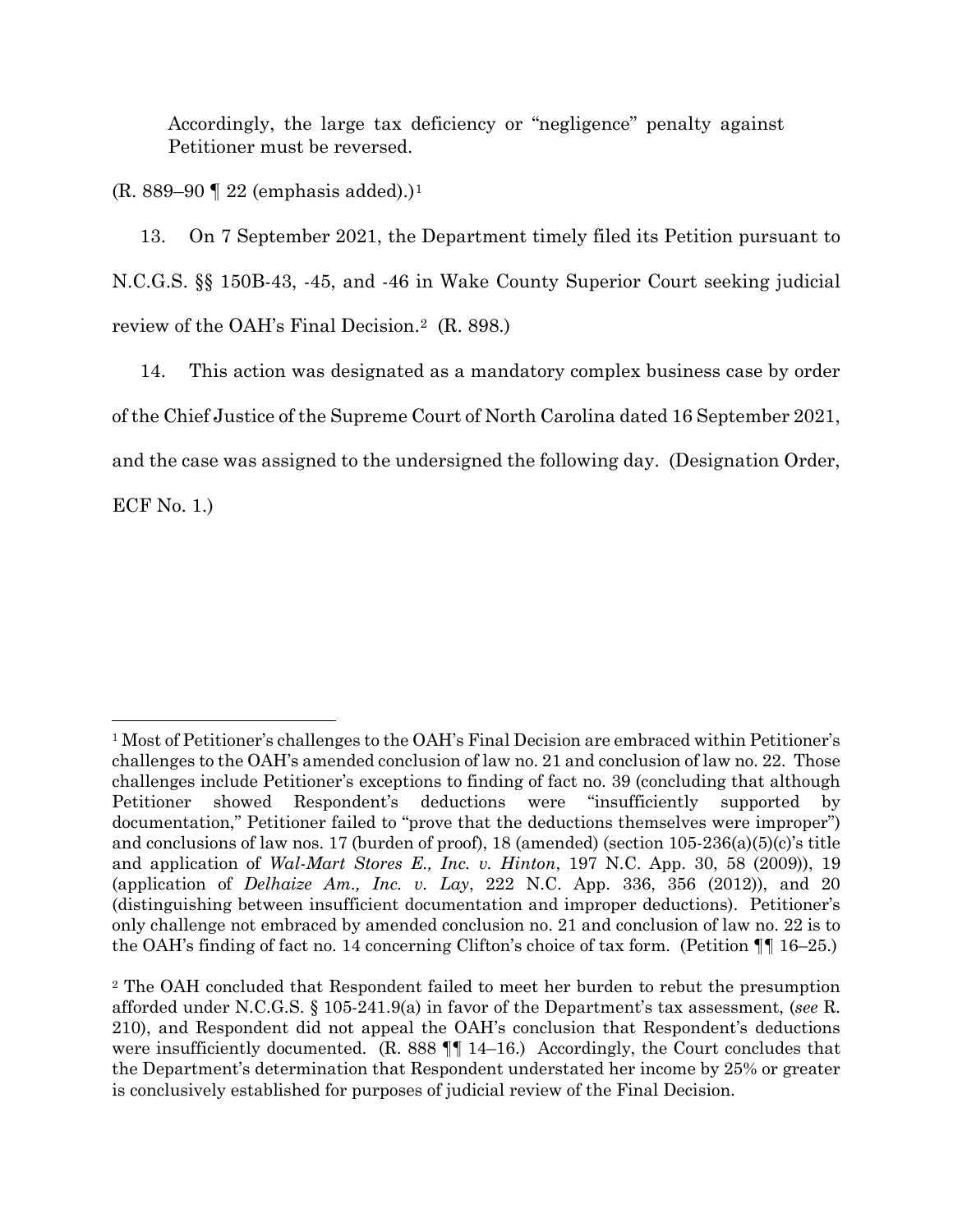15. Respondent filed a motion to dismiss the Petition as a mandatory complex business case on 7 September 2021,[3](#page-5-0) which the Court denied on 28 September 2021.[4](#page-5-1) Respondent filed a second motion to dismiss the Petition without an accompanying brief in January 2022, (Mot. Dismiss, ECF No. 29), which the Court summarily denied on 30 March 2022, (Order Summarily Denying Respondent's Mot. Dismiss, ECF No. 35).

16. The Department timely submitted a brief in support of its Petition.[5](#page-5-2) Respondent did not file a response brief.

17. On 5 April 2022, the Court held a hearing on the Petition at which the Department was represented by counsel and Respondent appeared *pro se*. This matter is now ripe for resolution.

### II.

#### LEGAL STANDARD

18. When the trial court "exercises judicial review over an agency's final decision, it acts in the capacity of an appellate court." *Meza v. Div. of Soc Servs.*, 364 N.C. 61, 75 (2010) (quoting *N.C. Dep't of Env't & Nat. Res. v. Carroll*, 358 N.C. 649, 662 (2004)).

<span id="page-5-0"></span><sup>3</sup> (Mot. Dismiss Notice of Designation of Action as a Mandatory Complex Bus. Case Under N.C.G.S. § 7A-45.4, ECF No. 5.)

<span id="page-5-1"></span><sup>4</sup> (Order on Mot. Dismiss Notice of Designation of Action as a Mandatory Complex Bus. Case Under N.C.G.S. § 7A-45.4, ECF No. 12.)

<span id="page-5-2"></span><sup>5</sup> (Petitioner's Br. Supp. Petition for Jud. Rev. [hereinafter "Petitioner's Br."], ECF No. 33.)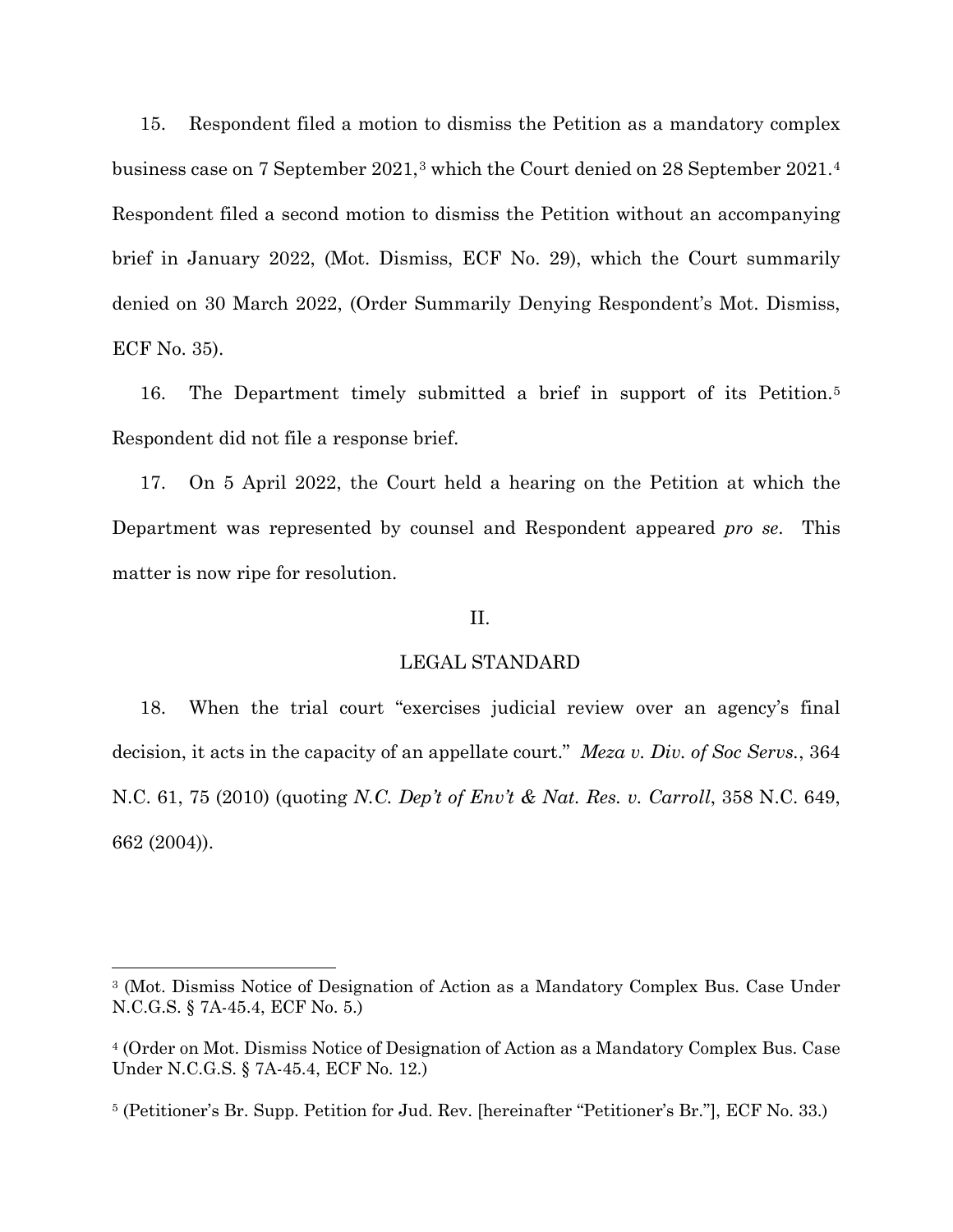19. Pursuant to N.C.G.S. § 150B-51(b), this Court may affirm the decision of the

OAH, remand the case for further proceedings, or, as set forth herein, reverse or

modify a final agency decision:

[I]f the substantial rights of the petitioners may have been prejudiced because the [OAH's] findings, inferences, conclusions, or decisions are:

- (1) In violation of constitutional provisions;
- (2) In excess of the statutory authority or jurisdiction of the agency or administrative law judge;
- (3) Made upon unlawful procedure;
- (4) Affected by other error of law;
- (5) Unsupported by substantial evidence admissible under G.S. 150B-29(a), 150B-30, or 150B-31 in view of the entire record as submitted; or
- (6) Arbitrary, capricious, or an abuse of discretion.

20. "The nature of the error asserted by the party seeking review dictates the appropriate manner of review[.]" *Dillingham v. N.C. Dep't of Human Res.*, 132 N.C. App. 704, 708 (1999). "[I]f the appellant contends the agency's decision was affected by a legal error, N.C.G.S. § 150B-51(b)(1), (2), (3), & (4), *de novo* review is required; if the appellant contends the agency decision was not supported by the evidence, N.C.G.S. § 150B-51(b)(5), or was arbitrary or capricious, N.C.G.S. § 150B-51(b)(6), the whole record test is utilized." *Duke Univ. Med. Ctr. v. Bruton*, 134 N.C. App. 39, 41 (1999).

21. Because the Department alleged in its Petition that the OAH erroneously construed state law regarding the Department's burden of proof and otherwise committed errors of law in assessing a large individual income tax deficiency penalty under N.C.G.S. § 105-236(a)(5)(b), this Court's standard of review is *de novo*. Under the *de novo* standard of review, the Court considers the matter anew and freely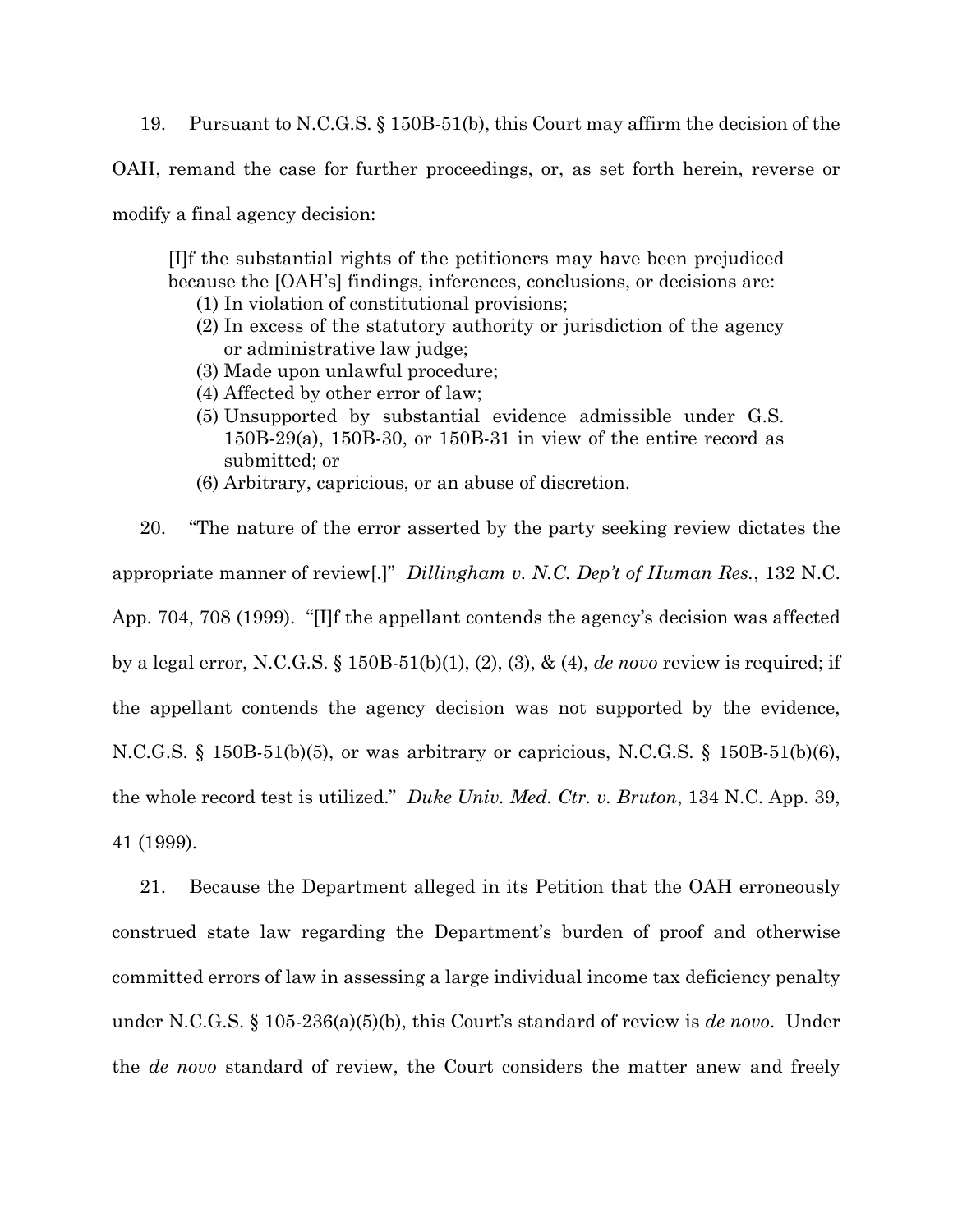substitutes its own judgment for that of the OAH. *See Wetherington v. N.C. Dep't of Pub. Safety*, 368 N.C. 583, 590 (2015); *see also Mann Media, Inc. v. Randolph County Planning Bd.*, 356 N.C. 1, 13 (2002).

22. Additionally, where, as here, a contested case "involve[es] the imposition of civil fines or penalties by a State agency for violations of the law, the burden of showing by clear and convincing evidence that the person who was fined actually committed the act for which the fine or penalty was imposed rests with the State agency." N.C.G.S. § 150B-25.1(b). And because the Department "raise[s] issues of statutory interpretation," those issues pose "questions of law for the court." *Midrex Techs., Inc. v. N.C. Dep't of Revenue*, 2015 NCBC LEXIS 92, at \*16 (N.C. Super. Ct. Oct. 7, 2015); *see also Parkdale Am., LLC v. Hinton*, 200 N.C. App. 275, 278 (2009).

23. "Under our canons of statutory interpretation, where the language of a statute is clear, the courts must give the statute its plain meaning" so long as it is reasonable to do so. *N.C. State Bar v. Brewer*, 183 N.C. App. 229, 236 (2007) (quoting *Armstrong v. N.C. State Bd. of Dental Exam'rs*, 129 N.C. App. 153, 156 (1998)). "A construction which operates to defeat or impair the object of the statute must be avoided if that can reasonably be done without violence to the legislative language[.]" *Elec. Supply Co. v. Swain Elec. Co.*, 328 N.C. 651, 656 (1991) (quoting *State v. Hart*, 287 N.C. 76, 80 (1975)). "An analysis utilizing the plain language of the statute and the canons of construction must be done in a manner which harmonizes with the underlying reason and purpose of the statute." *Id*. "If the language of a statute is free from ambiguity and expresses a single, definite, and sensible meaning, judicial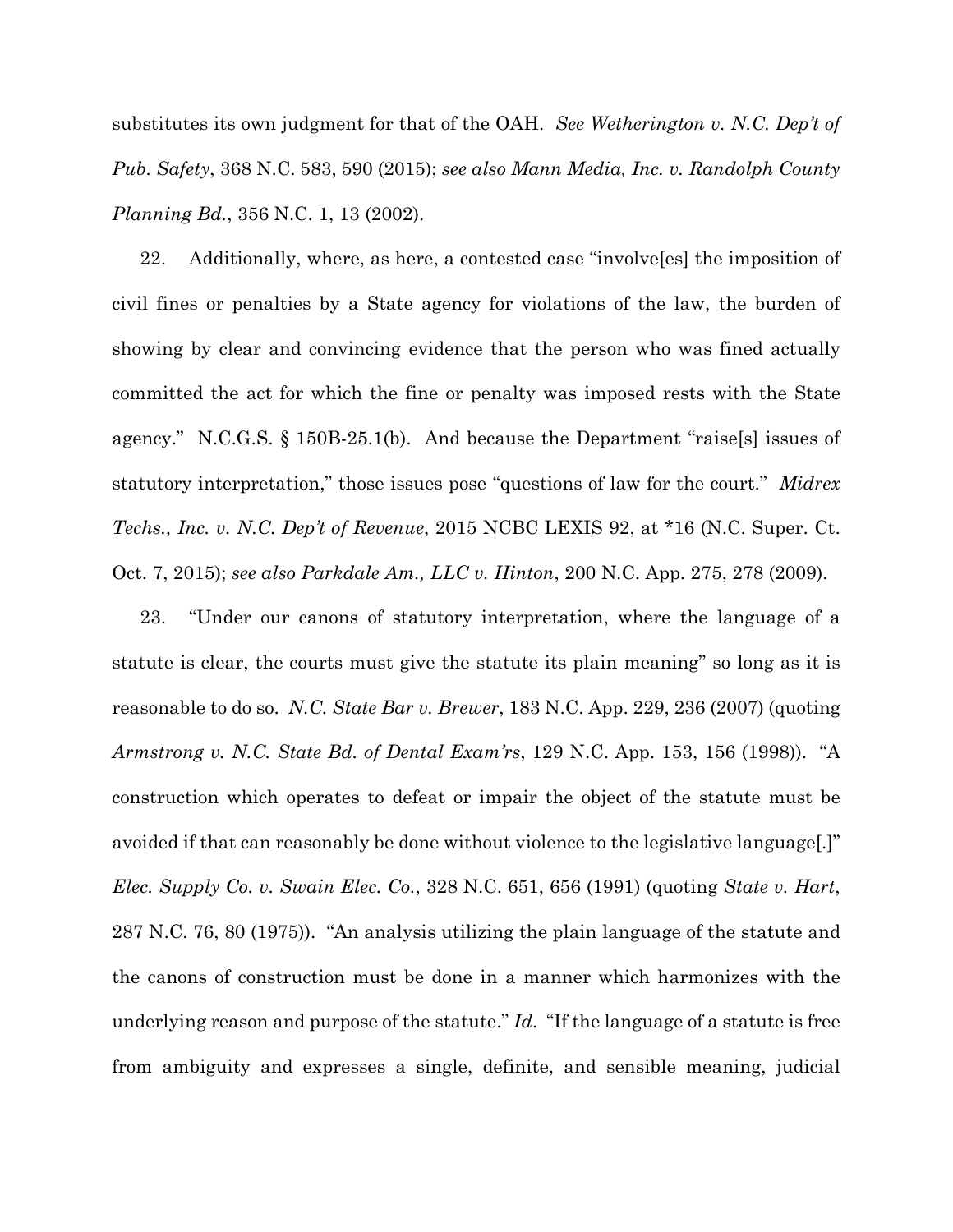interpretation is unnecessary and the plain meaning of the statute controls." *Mazda Motors of America, Inc. v. Southwestern Motors*, Inc., 296 N.C. 357, 361 (1979). In addition, our courts have held that a court should "avoid interpretations that create absurd or illogical results," *Ayers v. Bd. of Adjustment*, 113 N.C. App. 528, 531 (1994), while according undefined terms their plain meaning so long as the ultimate reading is reasonable, *Polaroid Corp. v. Offerman*, 349 N.C. 290, 297 (1998).

24. Of particular relevance here, "[i]n the interpretation of statutes levying taxes it is the established rule not to extend their provisions, by implication, beyond the clear import of the language used, or to enlarge their operations so as to embrace matters not specifically pointed out." *Institutional Food House, Inc. v. Coble*, 289 N.C. 123, 135 (1976) (quoting *Gould v. Gould*, 245 U.S. 151, 153 (1917). Further, in making the initial determination regarding the Department's plenary power under N.C.G.S. § 105-264(a), it is "the duty of the Secretary [of Revenue] to interpret all laws administered by the Secretary" and "[a]n interpretation by the Secretary is *prima facie* correct." *Id*.

#### III.

#### ANALYSIS

25. N.C.G.S. § 105-236(a)(5), in relevant part, mandates penalties under the following circumstances:

(a) **Finding of negligence**. – For negligent failure to comply with any of the provisions to which this Article applies, or rules issued pursuant thereto, without intent to defraud, the Secretary shall assess a penalty equal to ten percent (10%) of the deficiency due to the negligence.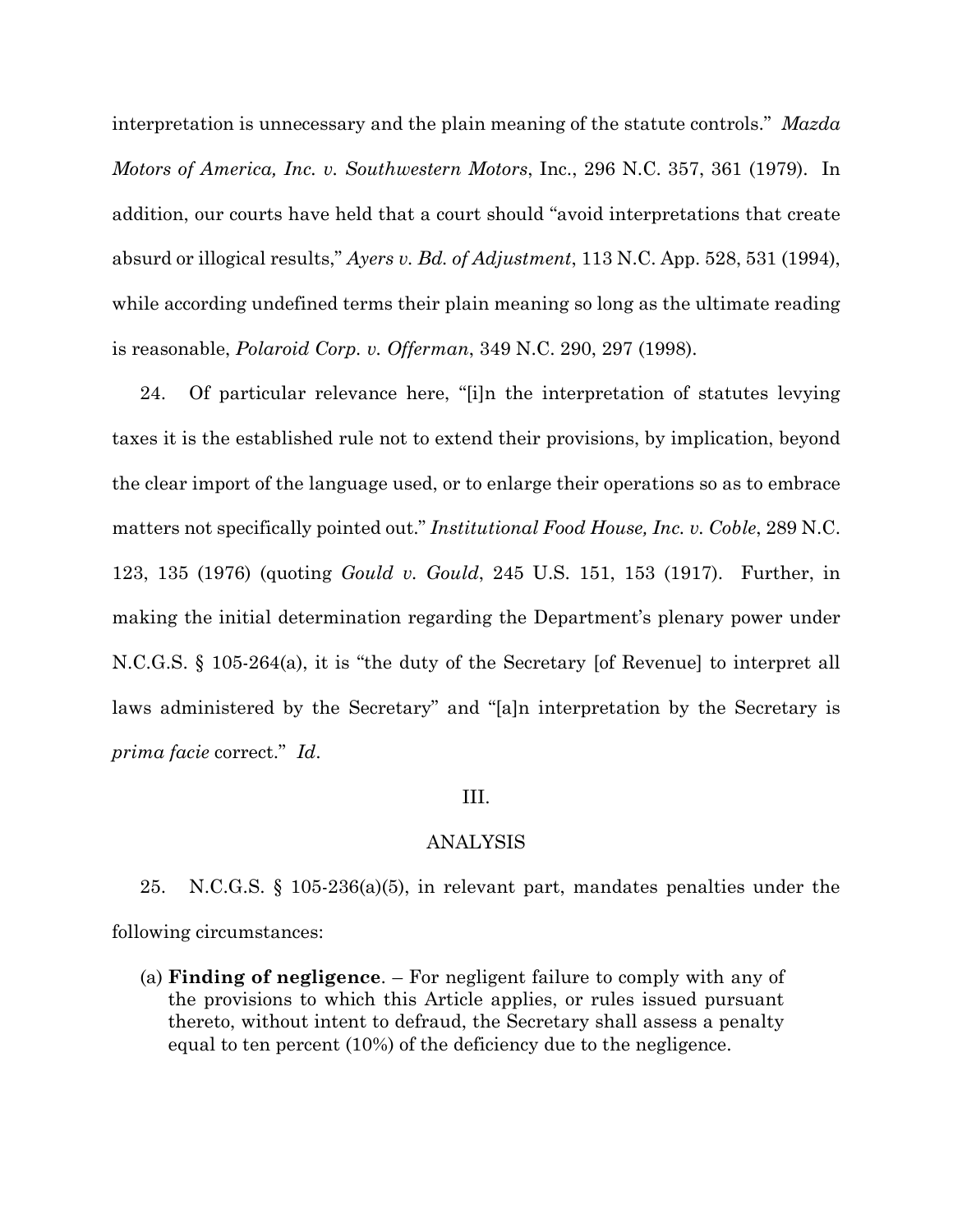- (b) **Large individual income tax deficiency**. In the case of individual income tax, if a taxpayer understates taxable income, *by any means*, by an amount equal to twenty-five percent (25%) or more of gross income, *the Secretary shall assess a penalty* equal to twenty-five percent (25%) of the deficiency. For purposes of this subdivision, "gross income" means gross income as defined in section 61 of the Code.
- (c) **Other large tax deficiency**. In the case of a tax other than individual income tax, if a taxpayer understates tax liability by twenty-five percent (25%) or more, the Secretary shall assess a penalty equal to twenty-five percent (25%) of the deficiency.

(Emphasis added.)

26. Here, the OAH affirmed the Department's determination that Respondent understated her gross income by roughly 64% yet reversed the Department's imposition of the large individual income tax deficiency penalty because the deductions that led to the understatement were "insufficiently documented" and not, in and of themselves, "improper." (R. 49, R. 210, R. 888 ¶¶ 14–15, R. 889–90 ¶¶ 20– 22, R. 894 ¶ 21.) To support its distinction between insufficiently documented deductions and improper deductions, the OAH cited to *Wal-Mart Stores E., Inc. v. Hinton*, 197 N.C. App. 30 (2009), a decision affirming the imposition of a penalty under a similar statute, N.C.G.S. § 105-236(a)(5)(c), and to *Delhaize Am., Inc. v. Lay*, 222 N.C. App. 336 (2012), a decision affirming the imposition of a penalty under that same section because the taxpayer "understated its tax by more than 87% as a result of *improper deductions*." (Emphasis added.) The OAH concluded that because Respondent's deductions may have been proper had she satisfied "[the Department's] somewhat subjective standards of being 'sufficiently' documented[,]" the Department's imposition of the large individual income tax deficiency penalty against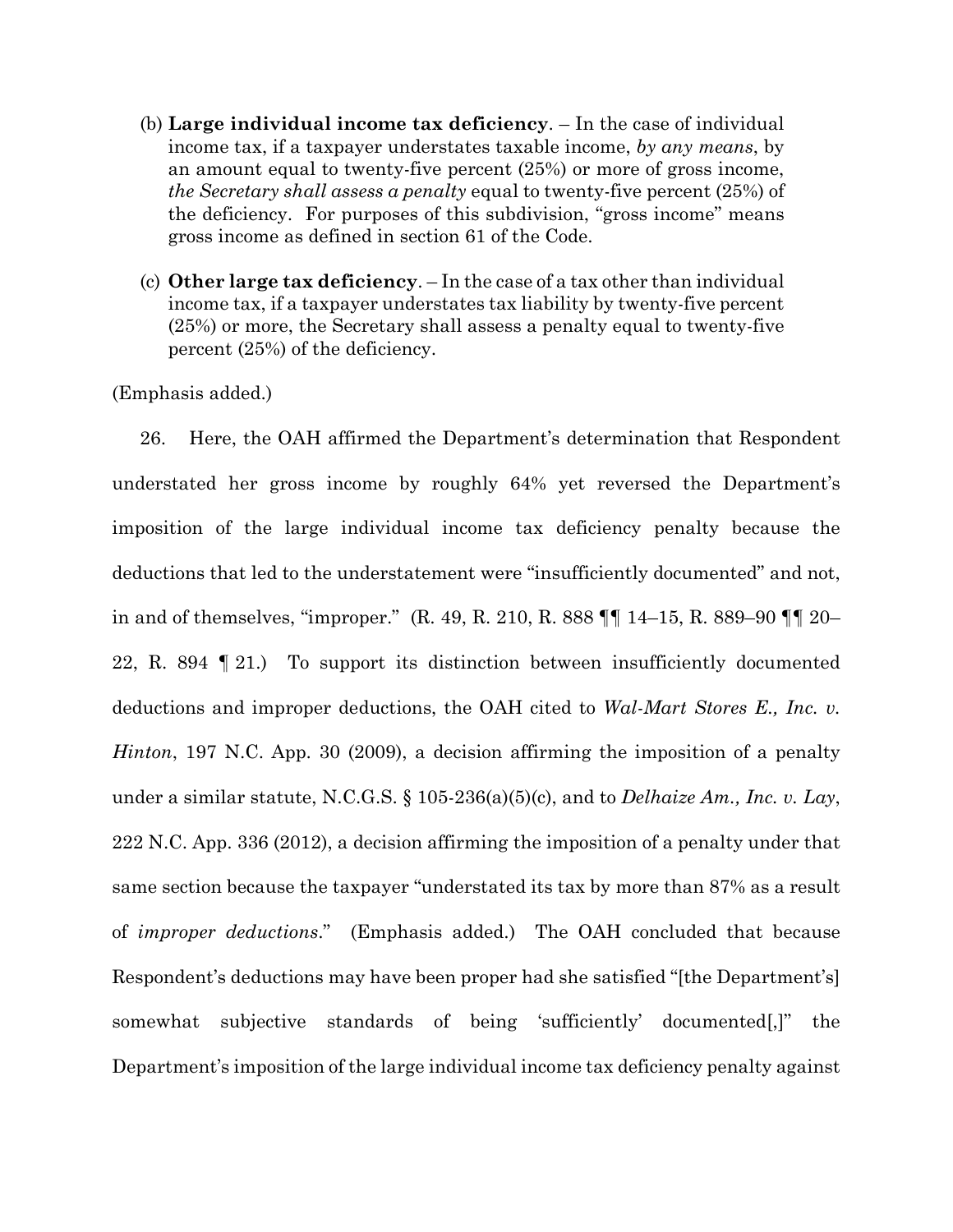her undermined the statute's purpose to "penaliz[e] improper deductions[.]" (R. 894)  $\P$  21.)

27. On appeal, the Department contends that the OAH invented a distinction that contradicts the plain language of section  $105-236(a)(5)(b)$ , which requires the automatic imposition of a large individual income tax deficiency penalty when "a taxpayer understates [her] taxable income, by any means, by an amount equal to twenty-five percent (25%) or more of gross income[.]" (Petitioner's Br. 1–2 (quoting section 105-236(a)(5)(b)).) The Department argues that *Wal-Mart* and *Delhaize* do not change this outcome and instead support the Department's interpretation. (Petitioner's Br. 13.)

28. The Court agrees with the Department's interpretation of section 105-  $236(a)(5)(b)$ .

29. The Court begins, as it must, with the statute's plain language. *State v. Green*, 348 N.C. 588, 596 (1998) ("When the language of a statute is clear and unambiguous, there is no room for judicial construction and the courts must give the statute its plain and definite meaning[.]"). Section 105-236(a)(5)(b) provides that the "Secretary *shall* assess a penalty" if a "taxpayer understates taxable income [by 25% or more], *by any means*[.]" (Emphasis added). The statute's plain language neither distinguishes between different methods of understatement nor creates differing penalties for one form of understatement over another. Instead, section 105- 236(a)(5)(b) unambiguously requires the automatic imposition of a penalty against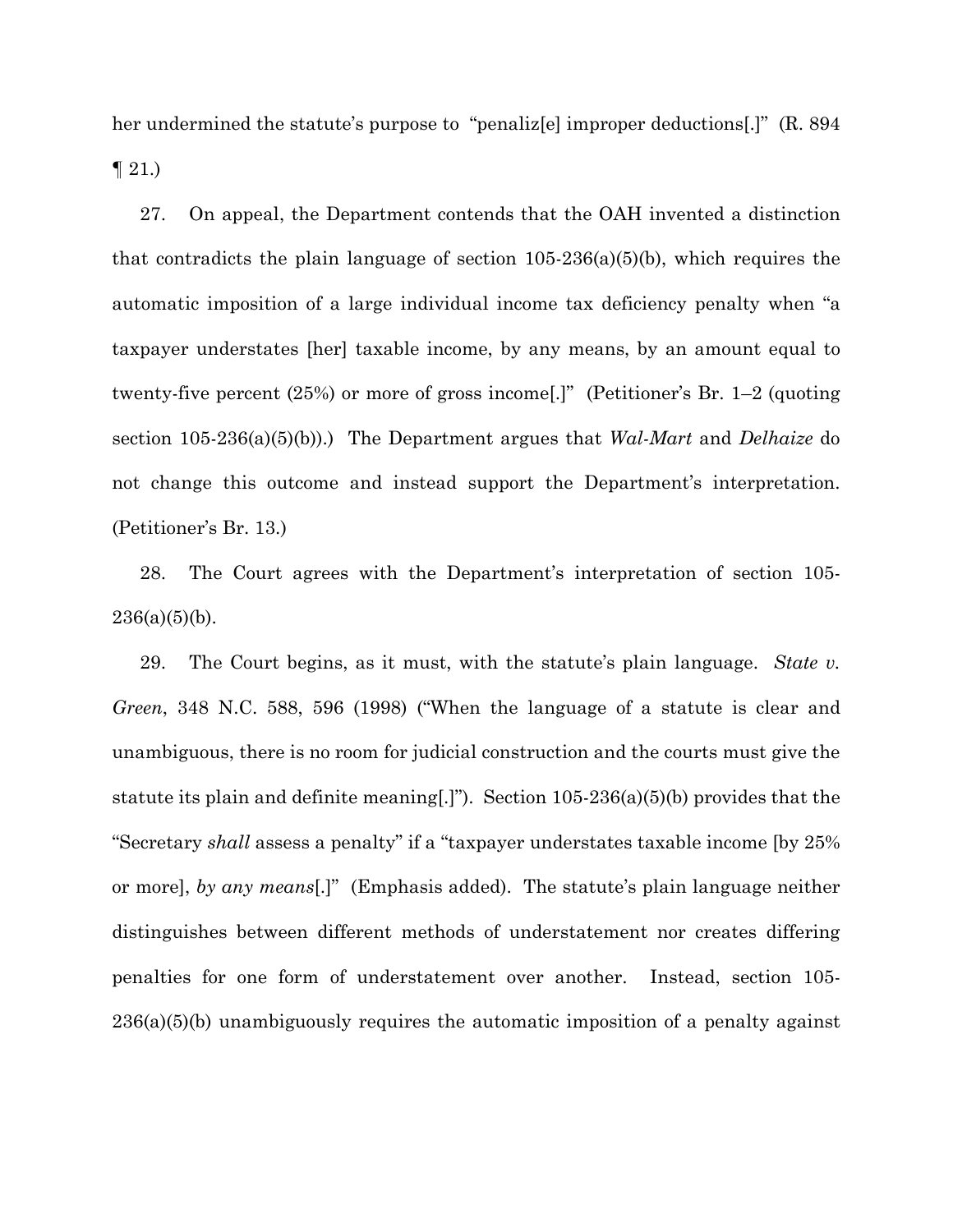taxpayers who understate their taxable income by 25% or greater "by any means[.]" N.C.G.S. § 105-236(a)(5)(b).

30. Accordingly, the Court concludes that the Department properly penalized Respondent under section 105-236(a)(5)(b) because she understated her taxable income by nearly 64% by claiming certain deductions that she was unable to substantiate with sufficient documentation. (R. 210.) Whether Clifton acted innocently or with an improper motive, her claiming deductions and then failing to substantiate them is undoubtedly a "means" of understating her taxable income, subjecting her to the penalty provided for under section  $105-236(a)(5)(b)$ . The OAH's contrary reading edits the statute rather than giving effect to its plain meaning. For these reasons, a judicial interpretation of the statute is unnecessary, and the plain meaning should control. *See Institutional Food House*, 289 N.C. at 135.

31. The OAH's resort to *Wal-Mart* and *Delhaize* does not change this result.

32. In *Wal-Mart*, a corporate taxpayer appealed the Department's imposition of a large tax deficiency penalty under section 105-236(a)(5)(c), arguing that, because that section was titled "negligence," the Department was required to find that the taxpayer was negligent before it could apply the penalty. 197 N.C. App. at 57–58. The Court of Appeals rejected the taxpayer's argument, concluding that the title of a statute cannot control when the statute's text is clear and that the plain text of section 105-236(a)(5)(c) did not require a finding of negligence. *Id*. at 58. In affirming the penalty, the Court of Appeals further concluded that "[the taxpayer] does not appear to dispute that if the [Department's] assessment based on the combined returns is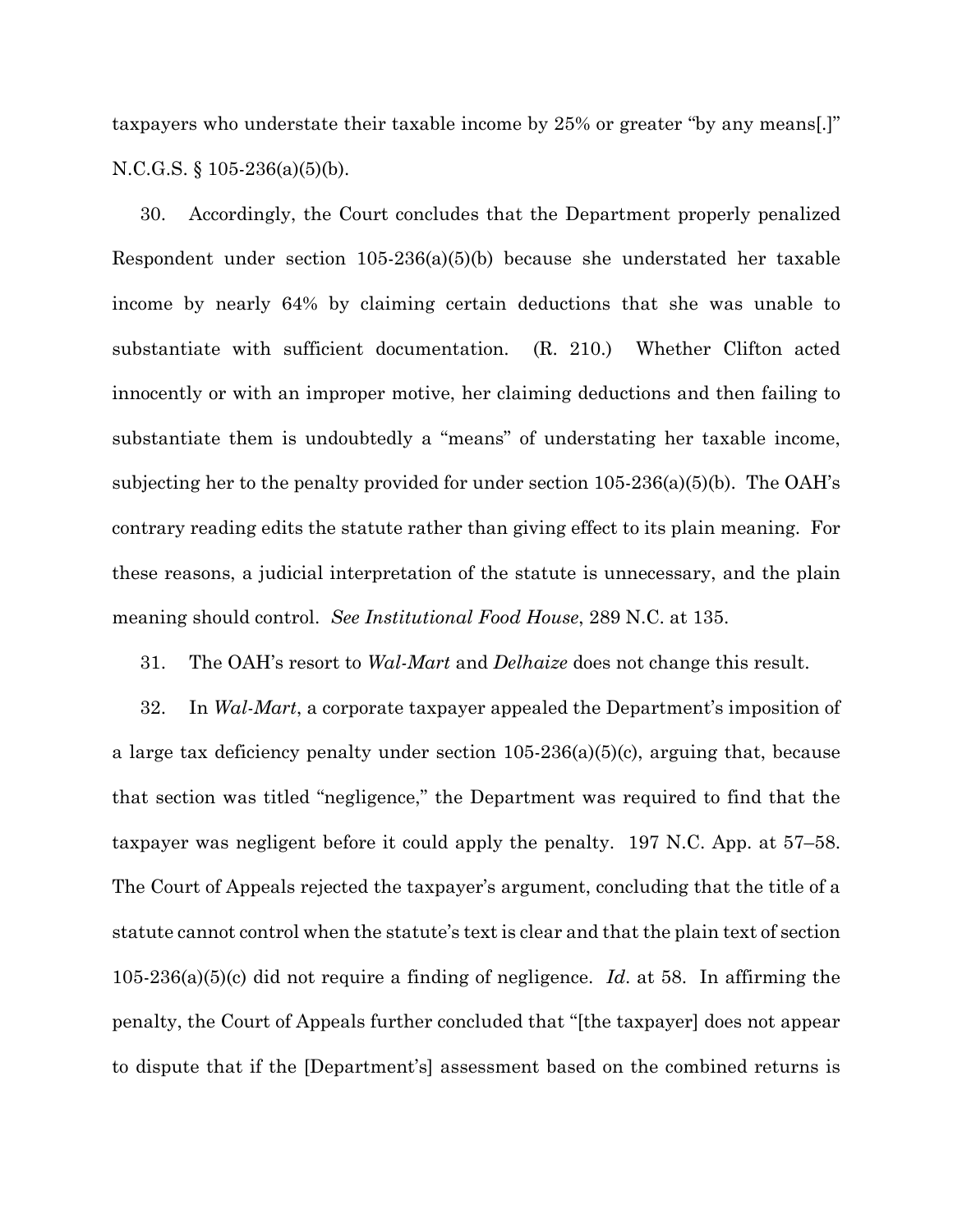lawful, then [the taxpayer's] income was understated by more than 25%, which operates to invoke the penalty provision of N.C. Gen. Stat.  $\S$  105-23[6](#page-12-0)(a)(5)([c])<sup>6</sup> without a finding of negligence." *Id.*

33. In *Delhaize*, a taxpayer challenged the constitutionality of section 105- 236(a)(5)(c), but the Court of Appeals rejected the taxpayer's challenge and concluded that, like in *Wal-Mart*, the automatic penalty under section  $105-236(a)(5)(c)$  was properly assessed without a showing of negligence, so long as the taxpayer understated its tax liability by more than 25%:

Additionally, because the *Wal-mart* [sic] Court held that the "large tax deficiency" penalty pursuant to N.C. Gen. Stat.  $\S$  105-236(a)(5)(c) is invoked if the taxpayer understates its tax by more than 25%, and because Plaintiff here—in a manner indistinguishable from the corporate taxpayer in *Wal-mart*, [sic] 197 N.C. App. 30, 676 S.E.2d 634 understated its tax liability by more than 25% as a result of the Vision Project, we believe there is no genuine issue of material fact on this issue, and the penalty pursuant to N.C. Gen. Stat.  $\S 105-236(a)(5)(c)$  is due.

222 N.C. App. at 358 (emphasis added).

34. In short, both *Wal-Mart* and *Delhaize* recognize that section 105-  $236(a)(5)(c)$ —a statute nearly identical to section  $105-236(a)(5)(b)$  at issue here automatically penalizes taxpayers who understate their taxable income by 25% or

<span id="page-12-0"></span><sup>&</sup>lt;sup>6</sup> This quoted portion of *Wal-Mart* refers to section  $105-236(1)(5)(a)$ , but the surrounding analysis plainly refers to section 105-236(1)(5)(*c*) because the Court of Appeals refers to (i) a 25% threshold for the penalty to apply and (ii) the absence of a negligence requirement, both features of section 105-236(1)(5)(*c*) and not of section 105-236(1)(5)(*a*). The Court concludes that this reference to section  $105-236(1)(5)(a)$  therefore reflects an inadvertent typographical error. *See Delhaize Am., Inc. v. Lay*, 2011 NCBC LEXIS 9, at \*43 n.5 (N.C. Super. Ct. Jan. 12, 2011) ("Based on the context of the paragraph that contains this quoted sentence, it appears to this Court that the Court of Appeals meant to reference paragraph (c) of subdivision (5) here, rather than paragraph (a)."), *partially rev'd on other grounds*, 222 N.C. App. 336 (2012).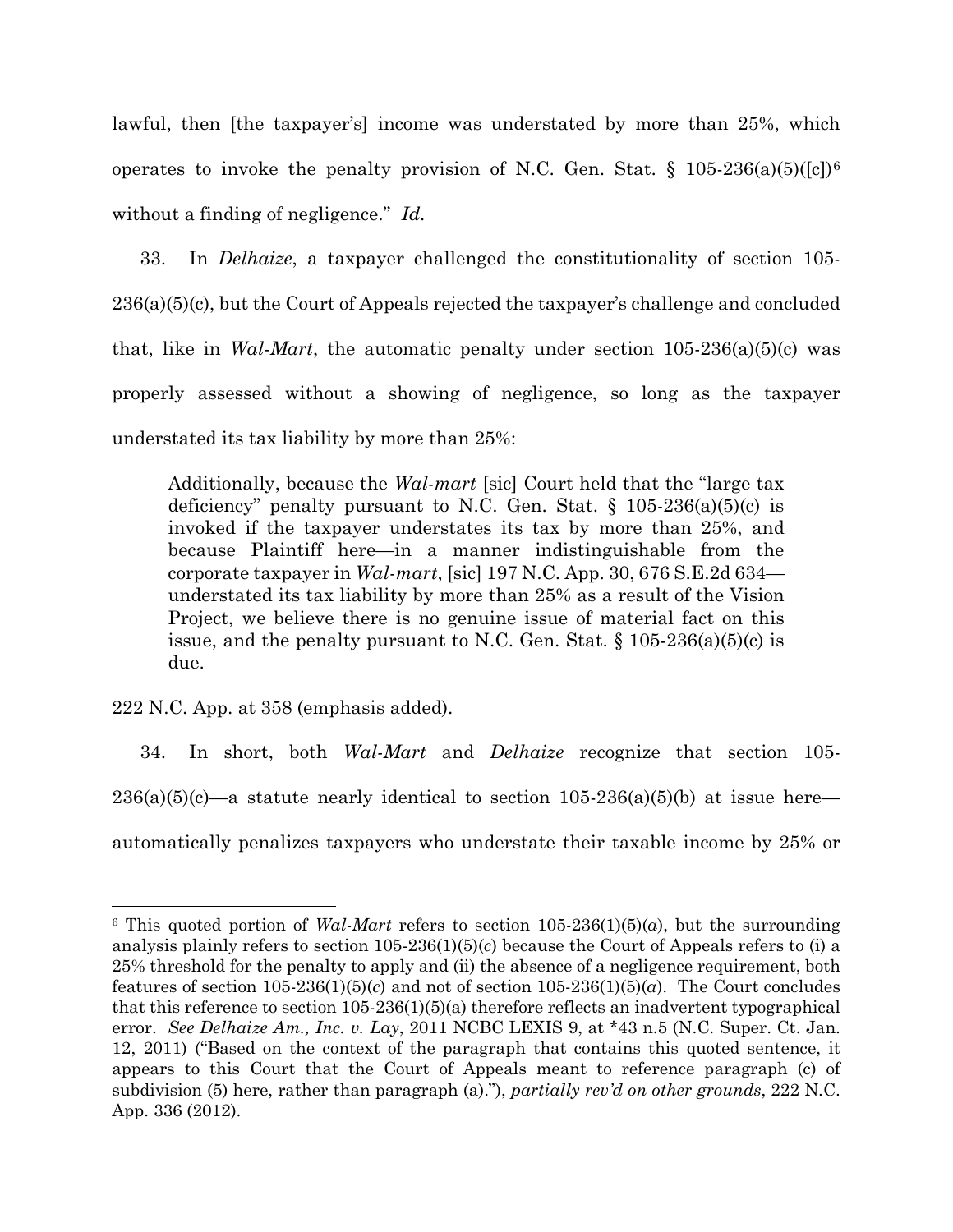more. *Wal-Mart*, 197 N.C. App. at 58; *Delhaize*, 222 N.C. App. at 358. Neither case adopted the OAH's attempted distinction between improper deductions and insufficiently documented deductions.[7](#page-13-0) Moreover, the phrase "by any means," which appears in section  $105-236(a)(5)(b)$  but not in section  $105-236(a)(5)(c)$ , provides strong support for the Court's conclusion that the Department is not required to show impropriety by the taxpayer before applying a penalty—any means of understatement will do.

35. In sum, section  $105-236(a)(5)(b)$  is susceptible to a single, unambiguous meaning: once the Department has shown that a taxpayer has understated taxable income by an amount of 25% or more, the Department automatically imposes a penalty equal to 25% of the deficiency. How that deficiency came to be simply does not matter under the statute. Accordingly, the Court concludes that the large individual income tax deficiency penalty assessed against Respondent under section 105-236(a)(5)(b) in the Department's Final Determination in the amount of \$371.00 was proper and that the OAH's Final Decision should therefore be reversed.

<span id="page-13-0"></span><sup>7</sup> *Delhaize* refers to "improper deductions," but the Court of Appeals (i) did not contrast "improper deductions" against insufficiently documented deductions and (ii) used the term "improper" to mean unlawful or unauthorized. 222 N.C. App. 355.